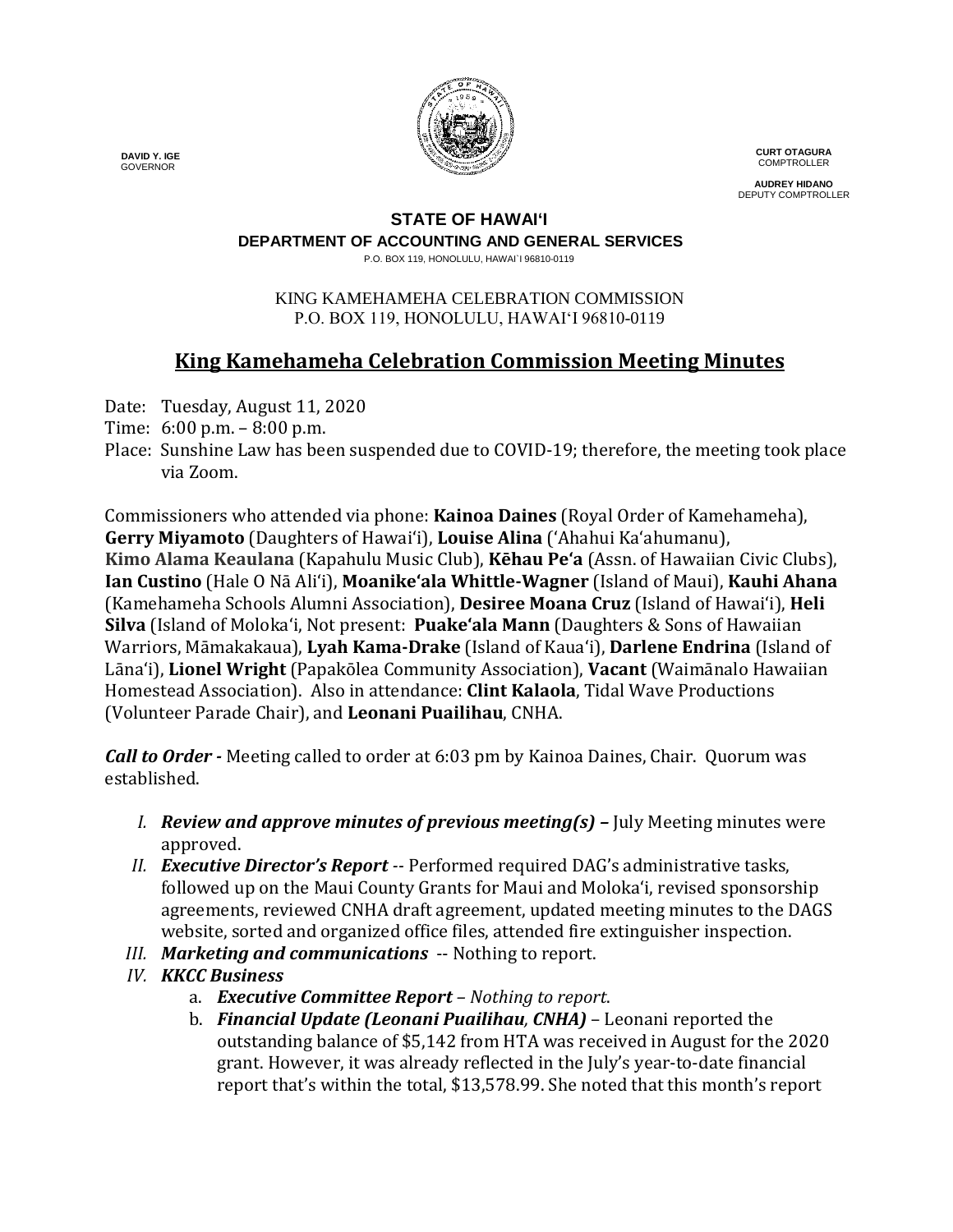had not changed from July's report, except for the receipt of the outstanding balance of \$5,142 from HTA. Kainoa reminded Leonani that, moving forward, she is to provide an updated current monthly financial report for our meetings. He reiterated that this should be provided for review to the Executive Committee (Kainoa, Ian and Amy) at least one week prior to the upcoming meeting.

#### *Commissioner reports/updates non-island specific representatives*

- a. Kainoa Nothing to report.
- b. Louise They are having regular board meetings, nothing new to report.
- c. Ian Nothing to report.
- d. Puakeʻala Nothing to report.
- e. Gerry Nothing to report.
- f. Kēhau– Kēhau reported that the Association of Hawaiian Civic Clubs is having a virtual convention.
- g. Kauhi The KSAA election has finished. New Board Members include: Kāwika Trask, KSK 1976 - 1st VP; Landon Aano, KSK 2010 – Treasurer; Frank Bailey, KSK 1989 – Director. Returning Board Members: Maile Kaʻai-Cockett, KSK 1988 – Director; Mark Crabbe, KSK 1980 – Director. KSK = Kamehameha Schools - Kapālama. Kauhi will continue as the KKCC Commissioner.
- h. Kimo Kimo advised that he was working with John Berger on an article for KKCC and Kainoa noted that he had already received a call from John and will return his call soon. Kimo also advised that he has a meeting with the Hawaiʻi State Archives to see what they have regarding the king and the King Kamehameha Celebration Commission.
- V. *Kaua'i Report (*Lyah Kama-Drake) *–* Nothing to report.
- VI. *O'ahu Report* (Kainoa Daines) Nothing to report.
- VII. *Moloka'i Report* (Heli Silva) Heli reported that Molokaʻi island's activities to celebrate King Kamehameha will consist of an evening parade, a holokū ball (at Hotel Molokaʻi), a hoʻolauleʻa and their first annual King Kamehameha Falsetto Contest. These events will take place on June 17 - 18, 2021 (Friday & Saturday). She is collaborating with the Kamehameha Schools' alumni to clean up the area where Kamehameha's summer home once was because that is where the parade will end. Amy shared that Daryl Fujiwara, previous Maui KKCC Commissioner, advised that the KKCC Molokaʻi activities will be awarded a grant (the award amount is yet to be determined) from the Maui County. No assistance from CNHA will be required as it was submitted via a Maui non-profit. Daryl also advised Heli that the Molokaʻi Committee would need to provide proof of matching funds for this grant. Heli noted that they will most likely host a hulihuli chicken sale.
- VIII. *Maui Report* (Moanikeʻala Whittle-Wagner) Amy shared that Daryl also advised that Maui County was awarded a grant for the KKCC Maui Activities with an amount yet to be determined. No assistance from CNHA will be required as it was submitted via a Maui non-profit too.
	- IX. *Lāna'i Report* (Darlene Endrina) Darlene emailed yesterday to recommend Diane Preza, who lives on Lāna'i, to apply for the commission seat in place of her. We are awaiting Diane's response and contact information.
	- X. *Hawai'i Island Report* -- (Desiree Moana Cruz) Nothing new to report.